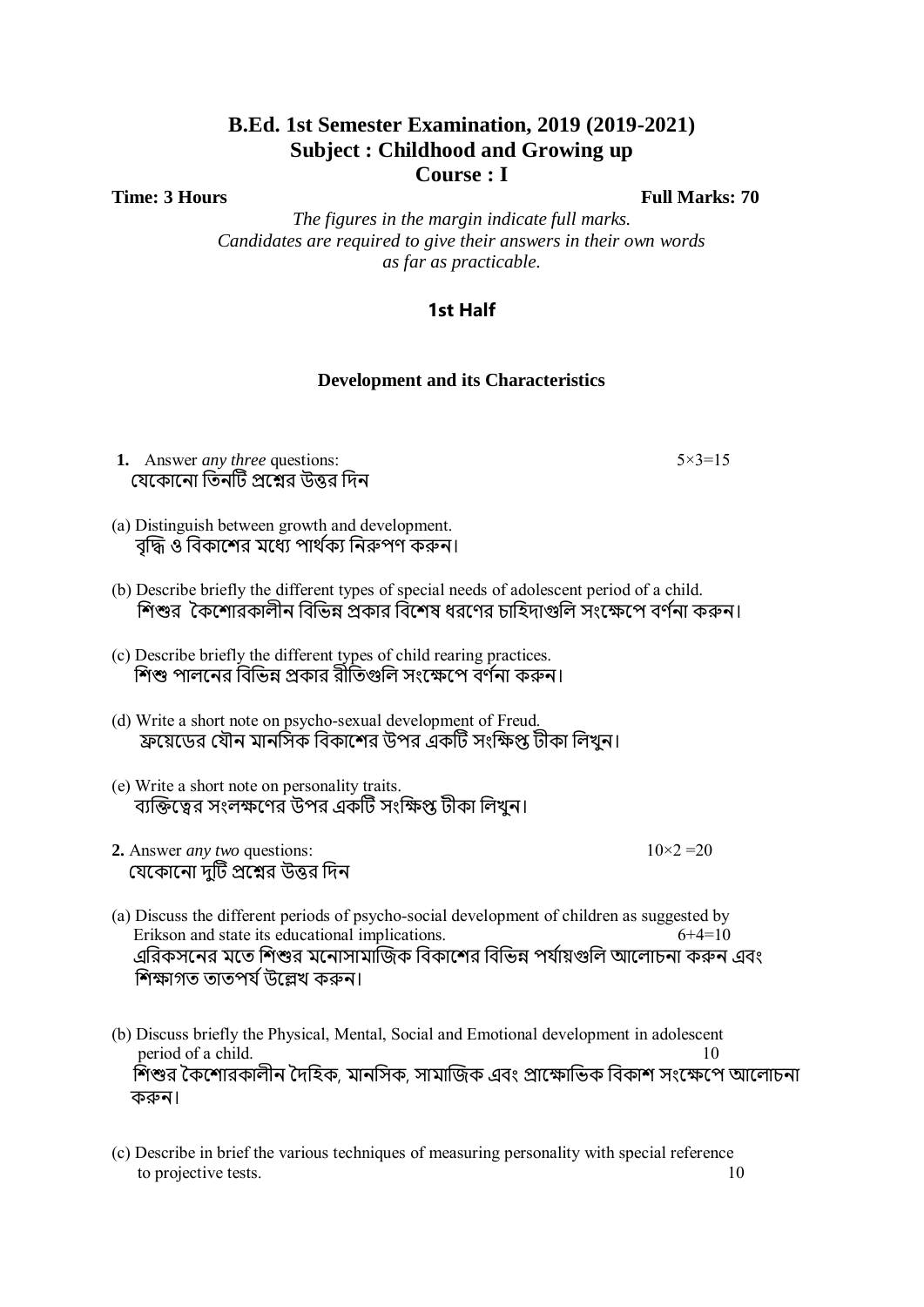ব্যক্তিত্ব পরিমাপের বিভিন্ন কৌশলগুলি বিশেষ করে প্রক্ষেপণ অভীক্ষাটি সংক্ষেপে বর্ণনা করুন।

(d) Write a note on 'Language development'. 10 'ভাষার বিকাশ' এই বিষয়ের উপর একটি টীকা লিখুন।

## **2nd Half**

## **Aspects of Development**

**3.** Answer *any three* questions: 5×3=15 যেকোনো তিনটি প্রশ্নের উত্তর দিন।

- (a) Distinguish between Extrinsic and Intrinsic Motivation. বহিস্থঃ এবং অন্তর্জাত প্রেষনার মধ্যে পার্থক্য নিরুপণ করুন।
- (b) Describe briefly the Maslow's theory of Motivation in education. শিক্ষায় প্রেষণা সংক্রান্ত মাসলো তত্ত্বটি সংক্ষেপে বর্ণনা করুন।
- (c) What are the significance of attachment in education? শিক্ষায় সান্নিধ্যের গুরুত্ব কতখানি ?
- (d) Describe briefly the Guilford's SOI model in education. শিক্ষায় গিলফোর্ডের বুদ্ধির গঠন সংক্রান্ত মডেলটি সংক্ষেপে বর্ণনা করুন।
- (e) Mention different types of characteristics of interest in education. শিক্ষায় আগ্রহের বিভিন্ন ধরণের বৈশিষ্ট্য গুলি করুন।
- **4.** Answer *any two* questions:  $10\times2=20$

যেকোনো দুটি প্রশ্নের উত্তর দিন।

- (a) Distinguish between Instinct and Emotions. Mention the educational implications of emotions.  $5+5=10$ প্রবত্তি এবং প্রক্ষোভের মধ্যে পার্থক্য নিরুপণ করুন। শিক্ষায় প্রক্ষোভের প্রয়োগ উল্লেখ করুন।
- (b) What is intelligence? Describe how intelligence is measured with special reference to Binet Scale.  $2+8=10$ বৃদ্ধি কী? কিভাবে বুদ্ধি পরিমাপ করা যায়? বিশেষভাবে বিনের অভীক্ষা দ্বারা তা বর্ণনা করুন।
- (c) What is meant by creativity? Discuss how school can forster creativity of the children.  $2+8=10$

সজনশীলতা কী? বিদ্যালয় কিভাবে সজনশীলতার পরিচর্যা করতে পারে তা আলোচনা করুন।